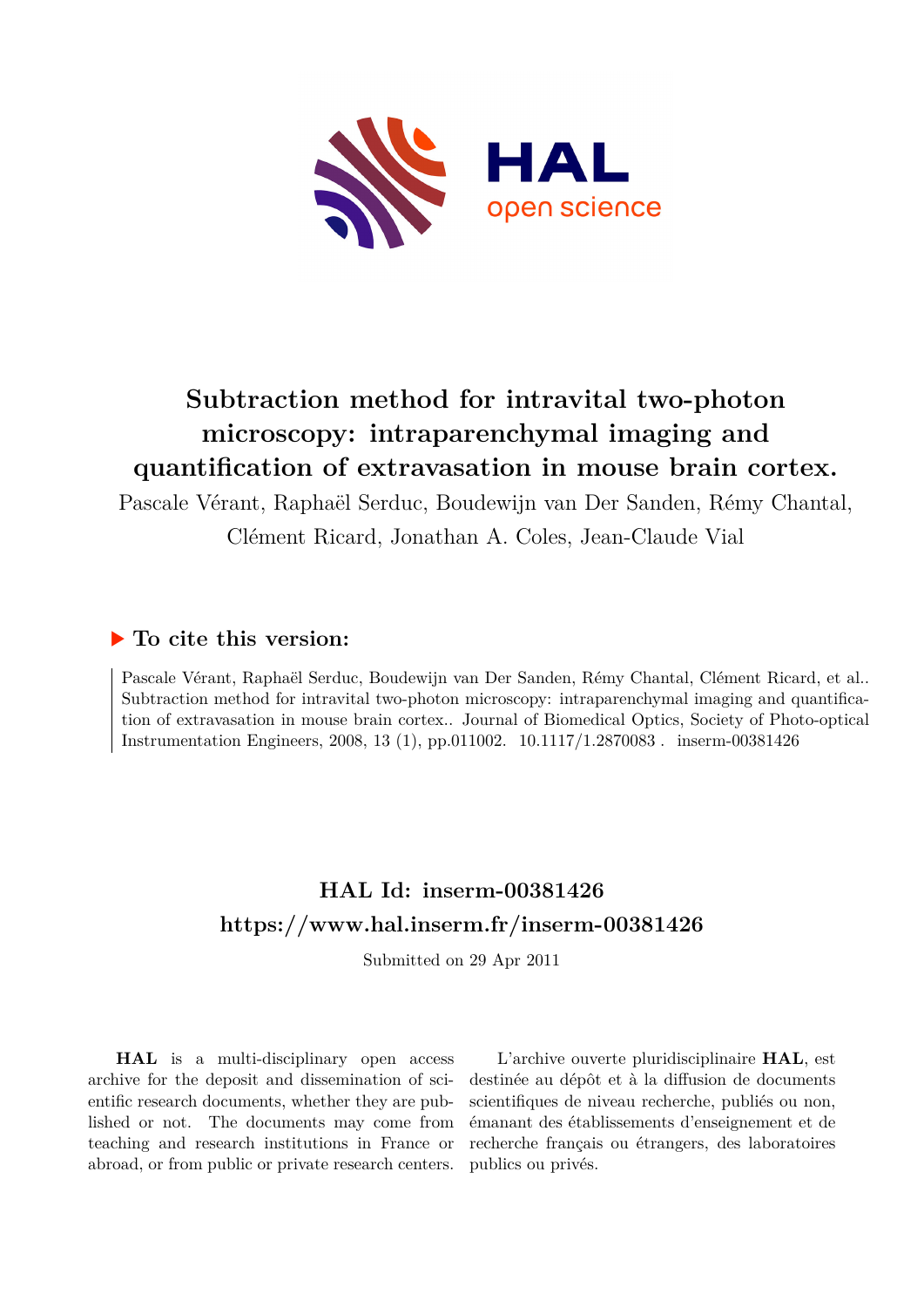# **Subtraction method for intravital two-photon microscopy: intraparenchymal imaging and quantification of extravasation in mouse brain cortex**

## **Pascale Vérant**

CNRS UMR 5588 Laboratoire Spectro 38402 Saint Martin d'Hères, France and Campus Universitaire de Saint-Jérome Institut Fresnel Marseille, France

## **Raphaël Serduc Boudewijn van der Sanden Rémy Chantal Clément Ricard Jonathan A. Coles**

INSERM, UMR-S 836 Grenoble Institut des Neurosciences Grenoble 38043, France and Université Joseph Fourier Grenoble, France

#### **Jean-Claude Vial**

CNRS UMR 5588 Laboratoire Spectro 38402 Saint Martin d'Hères, France and Université Joseph Fourier Grenoble, France

## **1 Introduction**

The endothelium of brain capillaries regulates the exchange of molecules between the blood and the parenchyma. The passage of most molecules is hindered, although specific transport mechanisms exist for certain molecules, notably glucose. The blood brain barrier (BBB) is of great importance clinically for two main reasons. First, many pathologies are associated with an increase in the permeability to large molecules. This leads to their entry, together with water, into the parenchyma, leading to vasogenic edema and an increase in intracranial pressure that has harmful, even fatal, consequences. Vasogenic edema is a major complication in brain pathologies including trauma, stroke, tumors, subarachnoid hemorrhage, and neuroinflammation.

A second reason for clinical interest in the BBB is that it not only restricts access of systemically delivered drugs to the nerve cells, but also the capillary endothelium possesses transporters of the ABC family, called multi-drug-resistance transporters, that remove, via the cytoplasm of the endothelial cells, those drug molecules that do reach the parenchyma.<sup>2</sup> The dominant transporter in the brain is the P-glycoprotein, or

**Abstract.** Brain pathologies, including stroke and tumors, are associated with a variable degree of breakdown of the blood-brain barrier (BBB), which can usefully be studied in animal models. We describe a new optical technique for quantifying extravasation in the cortex of the living mouse and for imaging intraparenchymal tissue. Leakiness of the BBB was induced by microbeam x-irradiation. Two fluorescent dyes were simultaneously infused intravenously, one of high molecular weight (fluorescein-labeled dextran, 70 kDa, green fluorescence) and one of low molecular weight (sulforhodamine B, 559 Da, red fluorescence). A two-photon microscope, directed through a cranial window, obtained separate images of the two dyes in the cortex. The gains of the two channels were adjusted so that the signals coming from within the vessels were equal. Subtraction of the image of the fluorescein-dextran from that of the sulforhodamine B gave images in which the vasculature was invisible and the sulforhodamine B in the parenchyma could be imaged with high resolution. Algorithms are presented for rapidly quantifying the extravasation without the need for shape recognition and for calculating the permeability of the BBB. Sulforhodamine B labeled certain intraparenchymal cells; these cells, and other details, were best observed using the subtraction method. © 2008 Society of Photo-Optical Instrumentation Engineers. [DOI: 10.1117/1.2870083]

Keywords: biomedical optics; microscopy; image processing; fluorescence.

Paper 07189SSR received May 25, 2007; revised manuscript received Aug. 3, 2007; accepted for publication Aug. 30, 2007; published online Feb. 28, 2008.

> Mdr1. Manipulation of the BBB so as to increase the entry of drugs and to reduce their evacuation is a major research goal for the treatment of several pathologies, including epilepsy and migraine. $3-5$

> The capillary endothelium is known to respond to signals from surrounding cells, notably the astrocytes, and it is therefore important to measure transport across the BBB *in vivo*. 3,6 *Post mortem* imaging on brain sections of the distribution of labeled molecules (such as  $^{14}$ C sucrose) is still a common technique, but it gives a result for only one time-point per animal.<sup>7-9</sup> Magnetic resonance imaging (MRI) can follow extravasation of contrast agents, such as gadolinium complexes, that modify the magnetic susceptibility.9,10 However, only a few contrast agents are available, and in general, they are very different from biological molecules. Positron emission tomography  $(PET)^{11}$  allows a large range of molecules to be studied, but they must be labeled with positron-emitting isotopes. Also, these two techniques have poor spatial and temporal resolution.

> *In vivo* optical imaging of extravasation of fluorescent marker molecules offers promise of much better resolution in space  $(< 1 \mu m)$  and in time (msec). Many different fluorescent molecules are available, and fluorophores can be attached

Address all correspondence to: Jean-Claude Vial, CNRS UMR 5588 Laboratoire Spectro 38402 Saint Martin d'Hères, France; Tel: 0476635866; Fax: 0476635495 Email: jean-claude.vial@ujf-grenoble.fr

<sup>1083-3668/2008/13(1)/011002/11/\$25.00 © 2008</sup> SPIE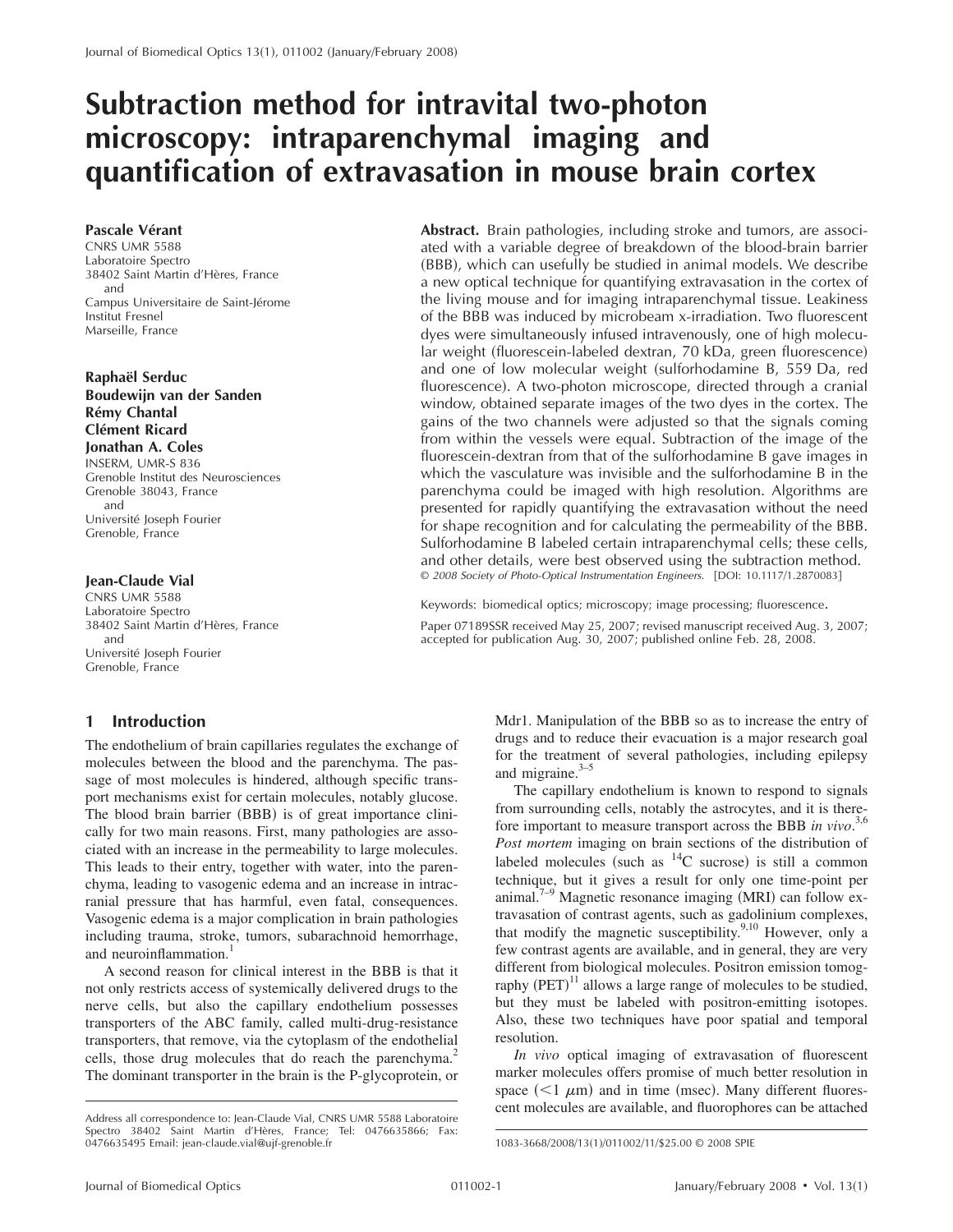to other molecules of biological interest. With conventional light microscopy, it has been possible to image only vessels no deeper than tens of microns from the surface, as in skinfold tumor models<sup>12</sup> or pial vessels on the brain surface,<sup>5,13</sup> and also vessels in the retina.<sup>14</sup> However, the properties of these vessels differ from those of vessels within the brain itself.<sup>3</sup> The advent of multiphoton microscopy, which uses excitation at near-infrared wavelengths,15 makes possible *in vivo* imaging with submicron resolution at depths up to several hundred microns below the brain surface<sup>16</sup> and has allowed detection of localized extravasation of fluorescent dye in the mouse cortex *in vivo*. <sup>17</sup> However, one problem is that unless there is complete breakdown of the BBB, the concentration of dye within the vessels is vastly higher than in the extravascular tissue. In order to detect the extravascular dye, it is necessary to use a sensitivity so high that the fluorescence signal from the vessels themselves tends to contaminate, or even swamp, the true extravascular signal.

We show here that this problem can be avoided by simultaneously infusing two fluorescent dyes, one with properties such that it does not cross the leaky BBB (e.g., a high molecular weight) and one that does. The two dyes both fluoresce when excited with intense near-infrared light, but they are chosen to emit at different wavelengths so that the distributions of the two can be imaged separately. We increased the permeability of the BBB of mice by irradiating them with  $x$ -ray microbeams from a synchrotron.<sup>18</sup> We show that by balancing the gains of the two image channels and subtracting the image of the nonextravasating dye from that of the extravasating dye, the distribution of extravascular dye can be imaged accurately. We derive a formula, which turns out to be very simple, for calculating the BBB permeability from the difference signal. The method could in principle be used with conventional epifluorescence microscopy of vessels close to the surface of the brain, but it offers more potential when two-photon microscopy is used to image deep into the cortex.

In the course of this work, we found by serendipity that our extravasating dye, sulphorhodamine B, also strongly labeled objects in the tissue. These too were best seen using the subtraction method. This observation raises the possibility that labeling of specific brain structures (for example, astrocytes) might be done *in vivo* via a vascular route. The identification of the objects labeled by sulforhodamine B, and the conditions for labeling them, will be described elsewhere.<sup>19</sup>

## **2 Outline of the Theory**

In this section, we outline the principle of the method and give the expressions necessary to calculate the specific permeability *P* of the BBB. A complete derivation is given in Sec. 7.

#### **2.1** *Qualitative Subtraction Imaging*

A fluorescent marker dye is infused intravenously. A small fraction crosses the BBB and appears at a relatively low concentration in the extravascular space. We want to image this low concentration in the presence of a much higher concentration in a dense network of capillaries. Although two-photon microscopy offers excellent spatial resolution by conventional criteria (such as the Rayleigh criterion for the separation of two points), these criteria are not relevant to the present case in which the image of a fluorescent capillary extends, with a



**Fig. 1** Schematic numerical simulation of the differential imaging method (a) represents a section of a capillary in the presence of diffusible dye (dashed line) and its convolution with the laser point spread function (PSF, solid line). A small amount of dye has extravasated. The PSF was for the experimental conditions used: two-photon absorption of 800-nm light with a numerical aperture of 0.95.  $(b)$ shows part of (a) on an expanded scale showing the dye extravasation and small hyperstained and unstained regions (dashed line) and their image (solid line). In this figure, it is difficult to separate the extravasation and PSF-induced broadening. (c) is equivalent to (a), but for a dye that remains within the capillary. (d, solid line) is the numerical subtraction (a) to (c), while the dashed line is the distribution of the extravasating dye.

low intensity, well beyond the geometrical limits of the capillary [solid lines in Figs.  $1(a)$  and  $1(b)$ ]. Hence, a significant part of the acquired signal attributed to a point in the extravascular space comes, in practice, not from the extravascular dye, but from the intense fluorescence of the much more concentrated dye within the capillaries in the object plane difference between solid and dashed lines in Fig.  $1(b)$ ] or, in threedimensional (3-D) imaging, from blood vessels above or below the object plane. We overcome this problem by the use of a second dye that remains intravascular (NP, for nonpermeant). The mouse is injected with a mixture of the two dyes, in our case, SRB (P, for permeant) and FITC-dextran (NP). A region of the cortex is imaged using two-photon microscopy to give separate images of P and of NP. The essence of the method is to adjust the gains of the two detection chains so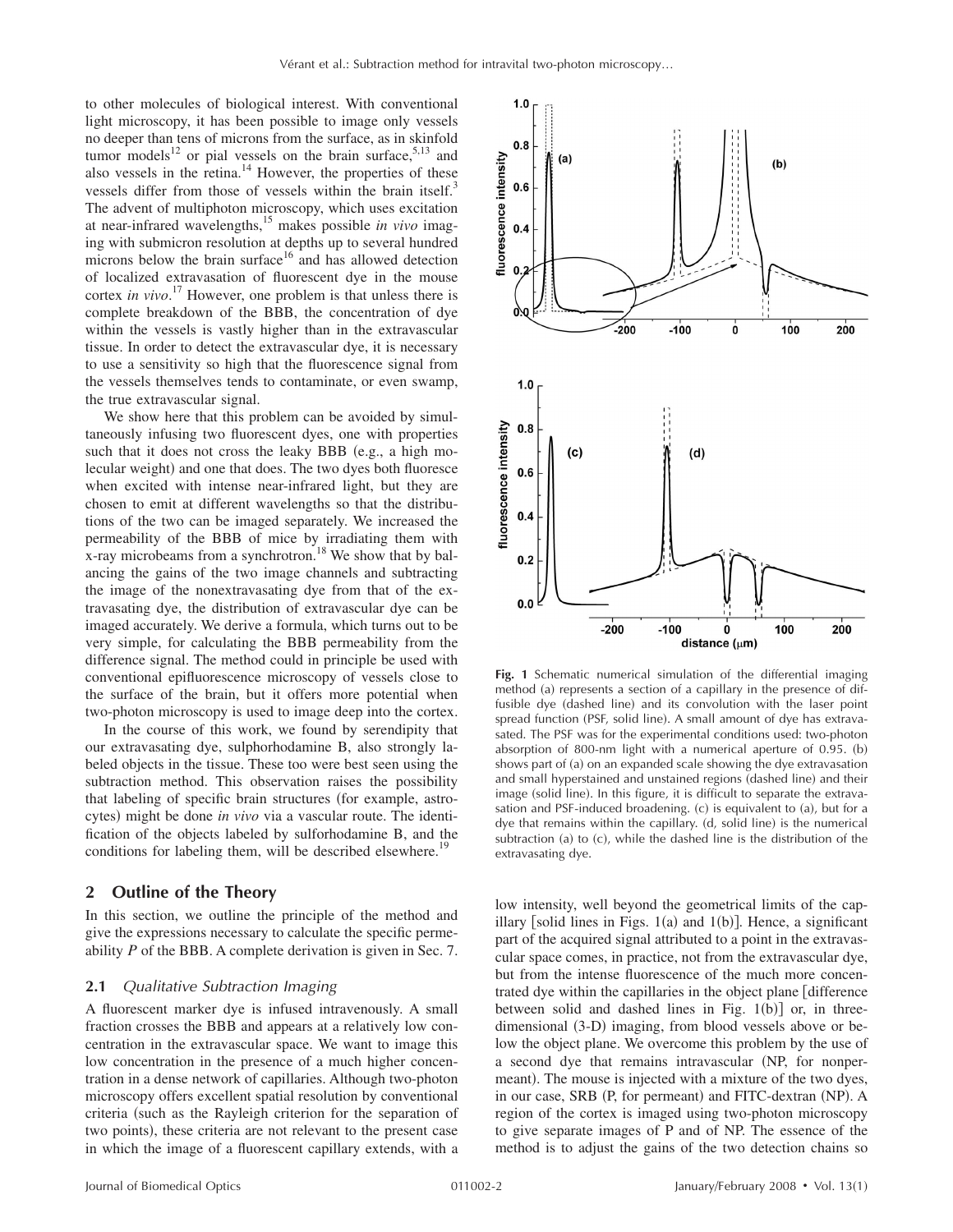

**Fig. 2** (a) and (b) z-projection (maximum intensity) of stacks of images acquired *in vivo* from 150 to 300  $\mu$ m below the dura (in steps of 2  $\mu$ m) in the left parietal cortex of a nude mouse 48 h after microbeam irradiation. The mouse was injected with 100 µl of 100 mg ml<sup>-1</sup> FITC -dextran solution and 50  $\mu$ l of a 5 mg ml<sup>-1</sup> SRB solution. The observation was made 10 min after the dye injection. (a) is obtained from the emission of the sulforhodamine B dye. (b) is obtained from the emission of the FITC-dextran dye. (c) is the z-projection (average intensity) of the difference stack. (d) is the z-projection (maximum intensity) of the difference stack. In images (c) and (d), the gain has been increased until the brightest pixels are just saturated.

that the two signals from the intravascular space are equal. When the NP signal in each pixel is subtracted from the P signal, the remaining signal in the extravascular space is almost purely from the extravascular P molecules [Fig. 1(d), Figs.  $2(c)$  and  $2(d)$ ].

#### **2.2** *Measurement of the Permeability of the BBB*

In the general problem of substance transfer, two main contributions should be considered: a diffusive component and a convective one. Bulk convective flow in the brain arises because of communication between interstitial fluid and cerebrospinal fluid across the ependymal and pial surfaces. $^{20}$  The very low permeability of the blood vessel walls means that there is negligible bulk flow into or out of the interstitium in

other places. Because the extracellular spaces are narrow and filled with extracellular matrix, thermal convective flow can be neglected compared to diffusion.

The permeability coefficient, *P*, is defined by the equation<sup>7</sup>:

$$
C_{eP}(t) = P \cdot \sigma \cdot \int_0^t C_{iP}(\tau) d\tau,
$$
 (1)

where  $C_{eP}(t)$  is the extravascular concentration of the permeant molecule *P* at time *t*, averaged over a region of interest (ROI), and  $C_{iP}(\tau)$  is the plasma concentration at time  $\tau$ , with  $\tau = 0$  at the time of a bolus injection.  $\sigma$  is the ratio of capillary surface area to extravascular volume in the ROI. The approxi-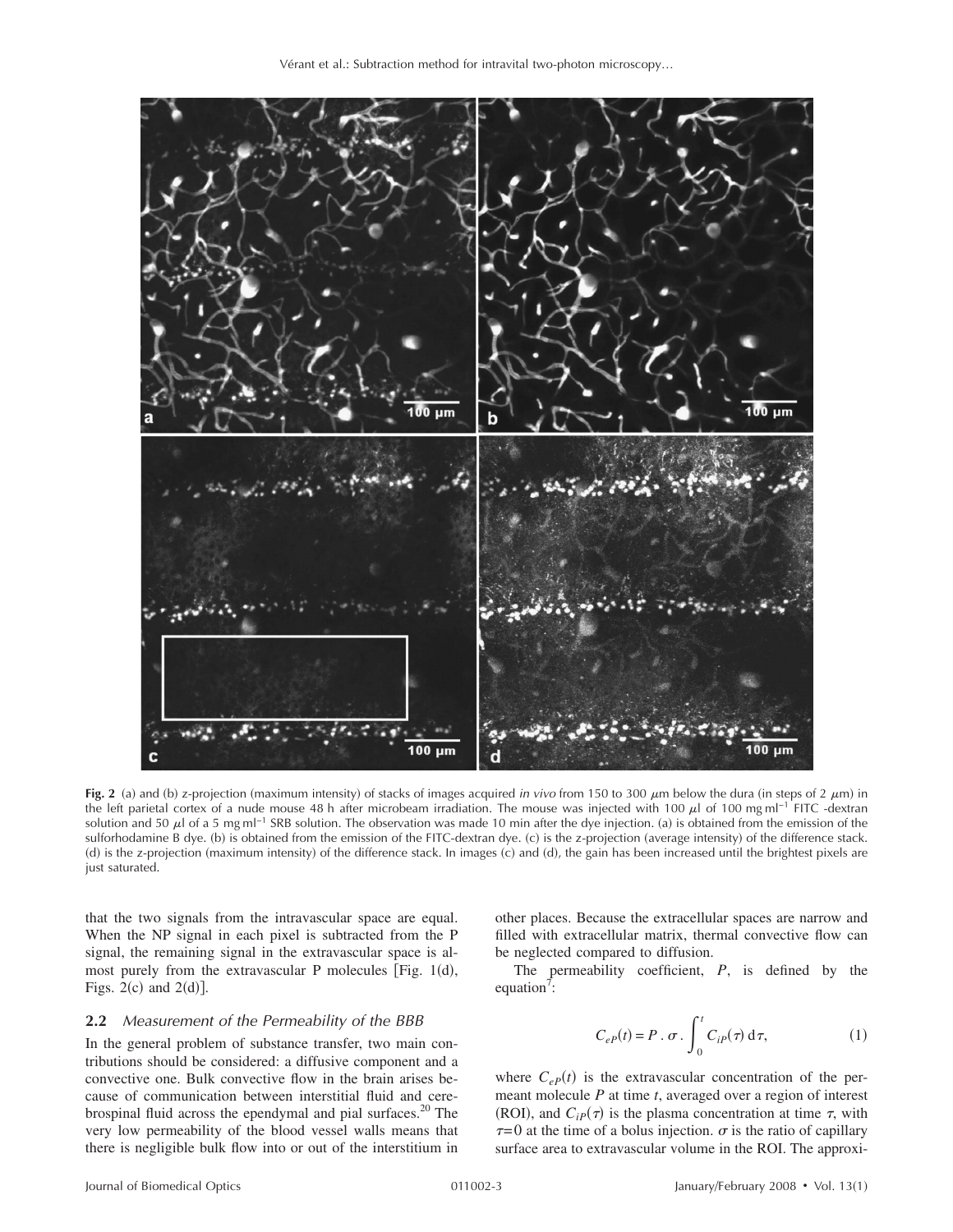mation has been made that  $C_{eP}(t) \ll C_{iP}(t)$ .  $C_{iP}(\tau)$  is obtained in parallel experiments by measurements in blood samples (see Sec. 3.2). Hence  $P$  can be calculated if the ratio  $C_{eP}(t)$  /  $C_{iP}(t)$  and  $C_{iP}(0)$  are known.

The voxelized images of the dyes P and NP are described by functions  $S_P(i, j, k)$  and  $S_{NP}(i, j, k)$ , where the coordinates  $(i, j, k)$  specify the voxel in the image space that corresponds to the point  $(x, y, z)$  in the tissue. The photomultiplier gains are adjusted so that the signals  $S_p$  and  $S_{NP}$  from the two dyes in the capillaries are equal:

$$
S_{iP}(i,j,k) = S_{iNP}(i,j,k).
$$
 (2)

 $S_p$  and  $S_{NP}$  are normalized so that the intensity of a pixel corresponding to a signal coming entirely from within a blood vessel is set to  $2<sup>n</sup> - 1$  (Ref. 21), where *n* is the number of bits of the analog to digital conversion. In the present experiment,  $n=8$ , giving a scale of 256 levels from 0 to 255.

We found experimentally that the two signals could indeed be matched in all the capillaries. With the intravascular signals matched in this way, we define a difference signal:

$$
Diff(i,j,k) \equiv S_P(i,j,k) - S_{NP}(i,j,k).
$$
 (3)

Since  $S_{i}P(i, j, k) - S_{iNP}(i, j, k) = 0$ ,  $Diff(i, j, k)$  is nonzero only in the extravascular space and is uncontaminated by signal from the intravascular dyes. It is shown in Sec. 7.3, Eq. (24), that the ratio

$$
\frac{C_{eP}(t)}{C_{iP}(t)} \equiv Q(t) = \frac{\sum \text{Diff}(i,j,k,t)}{N},\tag{4}
$$

where *N* is the number of pixels within the extravascular region of interest.

### **2.3** *Consequences of Bleed-Through Between the Detection Channels*

Equation (4) assumed that each detection channel was perfectly selective for the fluorescence from the corresponding dye. In practice, the separation was not perfect: as seen in Fig. 3, the fluorescence spectrum from FITC-dextran extended into the bandpass of the SRB channel. However, it is simple to show algebraically that this bleed-through cancels when the NP image is subtracted from the P image [Sec.  $7.4$ , Eqs.  $(25)$ and (26)]. If there were significant leakage of fluorescence from SRB into the FITC-dextran channel, it would affect the calculation, but inspection of Fig. 3 shows that, with the filter used, the leak is very small.

## **3 Materials and Methods**

All animal experiments were performed in accordance with the French Government guidelines for the care and use of laboratory animals License Nos. 380321, A 3851610004, and B 3851610003).

#### **3.1** *Two-Photon Laser Scanning Microscopy*

The microscope consisted of an MRC 1024 scanhead (Biorad United Kingdom), and a BX50WI upright microscope (Olympus, Japan) fitted with a large, home-built, motorized stage (see schematic in Vérant et al.<sup>21</sup>). The optics could be



**Fig. 3** Fluorescence spectra of FITC-dextran and SRB and the transmission curves of the interference filters used to select the fluorescence. 565DCLP is the transmission of the dichroic mirror.

switched between white light epi-illumination and observation and the multiphoton, laser scanning mode. An 800-nm excitation beam from a femtosecond Ti:Sapphire laser (Tsunami pumped by a Millennia V; Spectra-Physics, Inc., Mountain View, California) was focused into the sample using a  $20 \times$  water-immersion objective, numerical aperture 0.95, working distance of 2 mm (Xlum Plan FI, Olympus). The beam was scanned in the *x*-*y* plane to acquire images 512  $\times$  512 pixels (598  $\mu$ m  $\times$  598  $\mu$ m, 0.9 s/image). The observation depth was changed between images using the motor drive of the objective to obtain a z-stack. The intensity of the incident laser beam was varied by rotating a half-wave plate in front of polarizers at Brewster's angle so that the total average power delivered at the surface ranged from 10 to 200 mW. The confocal configuration was not used, the fluorescent light being diverted before reaching the scan head by a filter cube HQ525-50, 565DCLP, HQ620-60, Chroma Technology Corp., Rockingham, Vermont). This directed the red fluorescence of SRB and the green fluorescence of FITCdextran separately onto two external photomultiplier tubes (Fig. 3). Images were displayed, as acquired, by the Biorad operating system.

#### **3.2** *Fluorescent Probes*

For the dye that remains in the intravascular space, we chose 70 kDa fluorescein isothiocyanate-dextran (FITC-dextran; Sigma-Aldrich, St. Quentin Fallavier, France), which does not cross the normal BBB in significant quantities in the times we consider<sup>21</sup> (<15 min). We studied the extravasation of the much smaller (559 Da) sulforhodamine B (Lambda Physik, Göttingen, Germany), a polar, hydrophilic molecule. Neither of these is toxic for small animals at doses used in this work (see Material Safety Data Sheet<sup>22</sup>). Both dyes can be excited with two-photon transitions with femtosecond pulses of light centered at 800 nm.

Both dyes are efficiently excited by two-photon absorption within the spectral range of the Ti:Sa laser, as shown on the Xu et al. $^{23}$  spectra.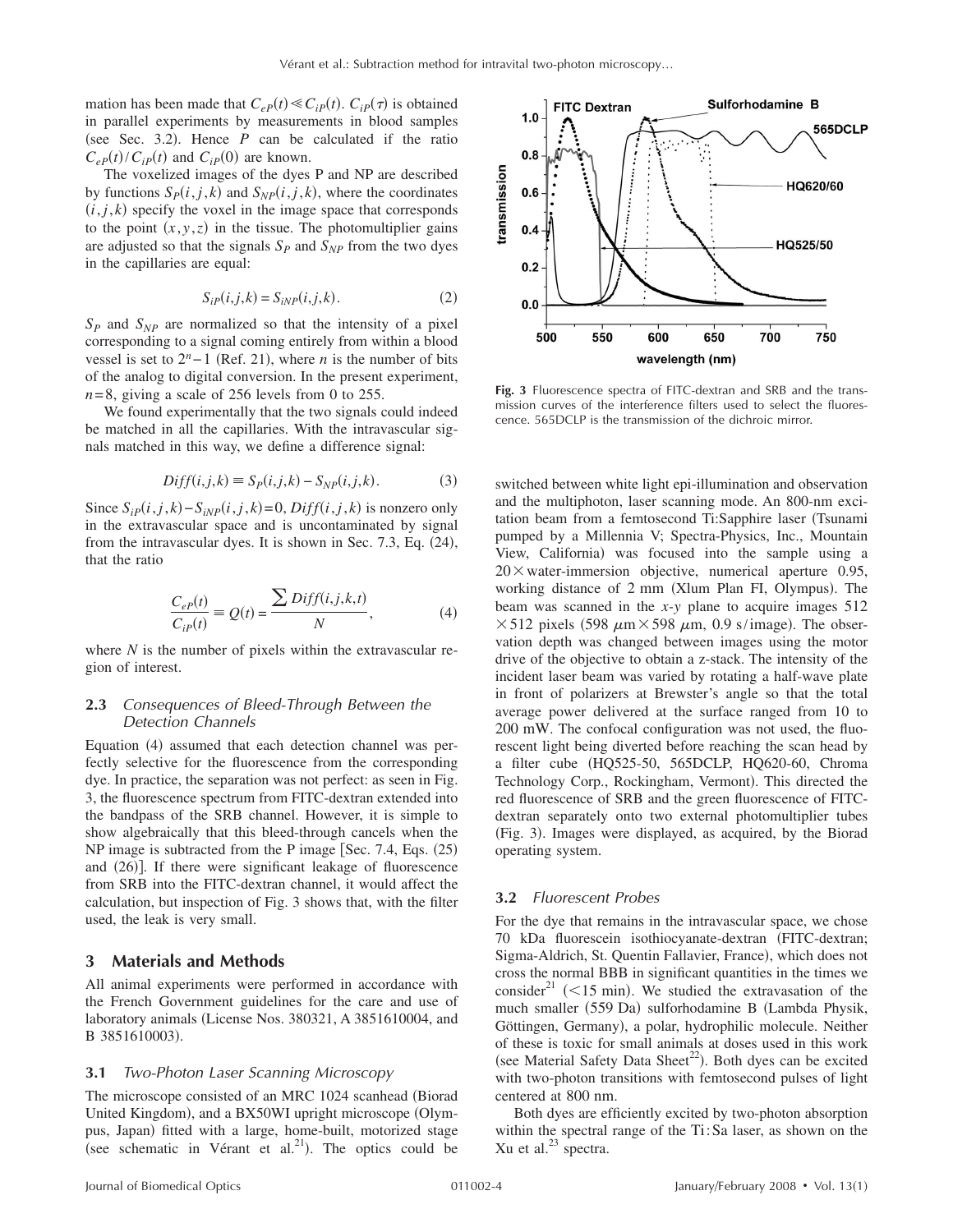#### **3.3** *Microbeam Irradiation*

Swiss Nude mice (Charles River, L'Arbresle, France) approximately 5 weeks old, 14 to 24 g, were anesthetized with xylazine/ketamione (0.1%/1% in buffered saline, 10  $\mu$ l per g body weight) and irradiated on the biomedical beamline ID17 of the European Synchrotron Radiation Facility, Grenoble, as described in Serduc et al.<sup>17</sup> Briefly, the upper part of the left cerebral hemisphere was irradiated in the anteroposterior direction by an array of 18, vertically orientated, parallel, 25-  $\mu$ m-wide, microplanar beams; the distance between the centers was 211  $\mu$ m. The entrance dose was 1000 Gy in a field  $4$  mm $\times$  4 mm.

#### **3.4** *Animal Preparation for Microscopy*

About 48 h after irradiation, the mice were anesthetized with isofluorane (5% for induction and  $1.5%$  for maintenance), in a mixture of 70% N<sub>2</sub>O, 30% O<sub>2</sub>. A cranial window 3 mm in diameter was made over the left parietal cortex, leaving the dura intact. The exposed brain surface was protected by a gel of 1% agarose in 0.9% saline solution. One hundred  $\mu$ l of a solution of 100 mg ml<sup>-1</sup> FITC-dextran in 0.9% saline was added to 50  $\mu$ l of 10 mg ml<sup>-1</sup> SRB and injected in the tail vein. The mouse was then placed on a stereotaxic frame modified to permit rotation about the longitudinal axis; the cortical surface, where the laser light entered, could then be made horizontal. Imaging started within 5 min of the dye injection.

#### **3.5** *Image Acquisition*

To avoid the large blood vessels at the surface of the brain, imaging started at a depth from the surface of about 150  $\mu$ m. The offsets of the two photomultiplier tubes were first adjusted to avoid any artifactual signal background. The power of the laser beam was set initially to about 5 mW, and during continuous  $x, y$  scanning, the gains of the two detection channels, monitored by the photomultiplier supply voltages, were increased so as to produce the highest fluorescence signals possible without saturation in the images of the large blood vessels. The BioRad software indicates saturation of the digital signal in a voxel by a striking change of the false color, so this electronic matching of the images was readily performed. Planar scans of the fluorescent signals  $S(x, y, z)$  were then acquired at successive depths in the cortex with a *z*-step between scans of 2 or 1.5  $\mu$ m. As the depth increased, absorption and scattering of the exciting light and the emitted fluorescence reduced the image intensity. To compensate for this, the laser beam attenuation was reduced between scans, by manual control of the attenuator command, so as to keep the images of the large blood vessels close to saturated. The maximum power was about 200 mW (unfocused at the brain surface). A stack 200  $\mu$ m thick of 51 slices was acquired in 90 s.

#### **3.6** *Image Processing to Calculate Q*

Most of the processing algorithms are available on ImageJ (http://rsb.info.nih.gov/ij/).

1. Each image slice (a planar scan of  $512\times512$  pixels corresponding to  $598 \times 598 \ \mu \text{m}^2$  of both the SRB and the FITC stacks (*n* slices) was convolved with a Gaussian function with a full width half maximum (FWHM) of 2 pixels

corresponding to 2.3  $\mu$ m. This step was necessary to eliminate isolated saturated pixels due to artifacts. Otherwise, such isolated intense pixels could have led to the normalization of step 2 failing to attribute the maximum intensity to large plunging vessels.

2. The pixel intensities for each slice were normalized on a scale from 0 to 1 (in 255 steps for an 8-bit acquisition) using the "enhance contrast" command of ImageJ. The maximum is the signal entirely from within a large vessel. $^{21}$  This normalization automatically matches the intravascular signals  $S_{iP}(i,j,k)$  and  $S_{iNP}(i,j,k)$ .

3. *Diff*(*i*, *j*,*k*) =  $S_P(i, j, k) - S_{NP}(i, j, k)$  [Sec. 7.2, Eq. (14)] was calculated for each pixel using homemade software written in Delphi-8 (Borland Software Corp., Cupertino, California).

4. The parameter  $Q$  was then calculated from Eq.  $(4)$ :

$$
Q = \frac{\sum \text{Diff}}{N} = \frac{\sum_{i,j,k} \text{Diff}(i,j,k)}{512 \times 512 \times n},\tag{5}
$$

for the case of *n* slices, each  $512 \times 512$  pixels. Note that this ratio is for the *average* intravascular and extravascular concentrations, the intravascular concentration being for whole blood, not plasma.

#### **3.7** *Dye Clearance*

Equation  $(1)$ , which defines the permeability coefficient  $P$ , requires knowledge of the concentration of SRB in the plasma  $C_{iP}(t)$  at all times from the time of injection to the time of image acquisition.  $C_{iP}(t)$  has been measured by Vérant et al.<sup>19</sup> Briefly, a catheter was introduced in the jugular vein, and 100  $\mu$ l of an SRB solution (5 mg ml<sup>-1</sup>) was injected. (This is the same quantity as for the imaging experiments.) At different times up to 3 h after the injection,  $40-\mu l$  samples of blood were taken. The blood samples were diluted 41 times with heparinized physiological serum. One ml of each sample was centrifuged, and absorbance of the supernatant was measured at 560 nm with a spectrophotometer; the reference was made on heparinized physiological serum. The concentration of SRB in the plasma of the blood sample taken at time *t* was calculated as:

$$
C_{iP}(t) = C_{spect} \times (41 - H), \tag{6}
$$

where  $C_{spect}$  is the concentration measured in the supernatant of the spectrometer sample and  $H$  ( $\approx$  0.42; Ref. 24) is the hematocrit in the jugular vein.

#### **4 Results**

#### **4.1** *Subtraction Imaging of Extravasated Dye*

Figures  $2(a)$  and  $2(b)$  show z-projected stacks of simultaneously acquired images of SRB and FITC-dextran fluorescence. The "maximum intensity" mode of ImageJ was used: this means that for any pixel of coordinate  $(i_m, j_n)$  in the final image, only the most intense pixel  $(i_m, j_n)$  in the z-stack is displayed. This mode shows the three-dimensional (3-D) organization of the object. The electronic gains of the two channels had been adjusted repeatedly during the acquisition of the stack so that the intensities of the blood vessels were the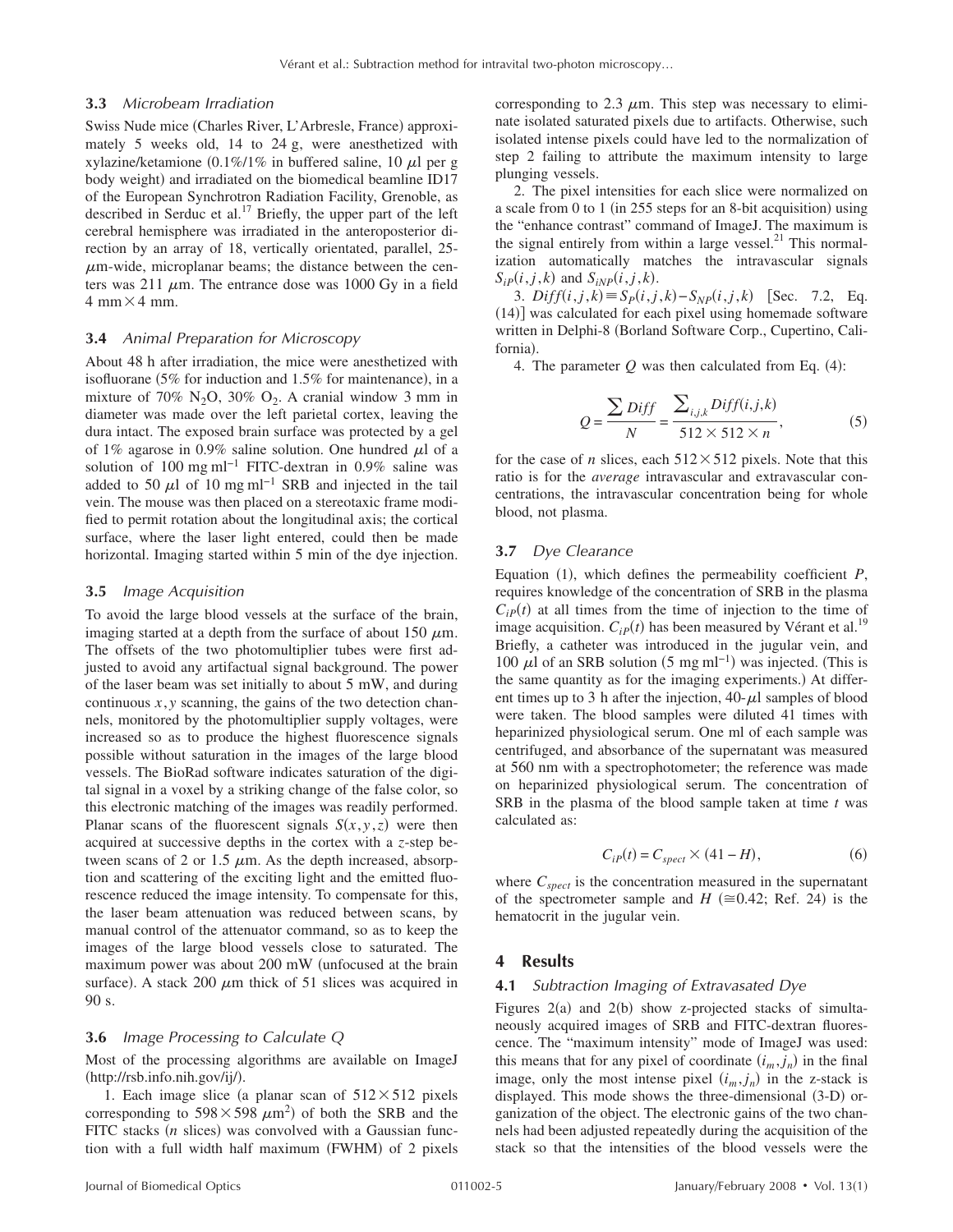

Fig. 4 Images obtained from the stacks of Fig. 2. (a) A slice image at a depth of  $z=150 \ \mu m$  below the dura for the SRB channel. (b) Same conditions, but for the FITC-dextran channel. (c) Image obtained by subtracting the FITC-dextran image from the SRB image.

same. The images of the blood vessels are almost identical, but in the SRB image, additional extravascular features can be made out in the form of three spotted stripes crossing the image horizontally. Each FITC-dextran slice image of the stack was then subtracted from the corresponding SRB slice image, and the resulting stack is displayed in two ways: in the "maximum intensity" mode [Fig. 2(d)], and in the "average intensity" mode [Fig.  $2(c)$ ]. In the "average intensity" mode, the intensities of each pixel  $(i_m, j_n)$  in all slices were averaged to give the intensity in the final image. With either mode of display, the subtraction imaging almost completely eliminated the blood vessels and allowed the stripes to be seen more clearly [Figure  $2(c)$  and  $2(d)$ ]. Such stripes were never seen in nonirradiated mice. The plane of the irradiation microbeams was vertical (in the  $x$ , $z$  plane of the stack), so their narrow profiles are seen in the image. The width (about  $30 \mu m$ ) and separation (about 200  $\mu$ m) of the stripes clearly correspond

to the geometry of the microbeams.<sup>17</sup> The average diameter of the bright objects was 7.7  $\mu$ m, SD=0.4  $\mu$ m. We have not carried out experiments to identify these objects (see Sec. 5). In subtraction images of pairs of single optical slices, it was seen that, between stripes, there weredark objects, diameter about 10  $\mu$ m, from which SRB was excluded [Fig. 4(c)]. The presence of these dark objects shows that the extravascular signal was not an artifact (due to an incorrectly set zero level, for example) and that SRB was indeed present in the extravascular tissue outside the bright 7.7  $\mu$ m objects. Figure 4(c) also shows that much of the extravascular SRB was concentrated in small granules, about  $2 \mu m$  in diameter.

## **4.2** *Measurement of the Ratio of Mean Extravascular to Intravascular Concentrations*

This is the first step toward determining a permeability coefficient, *P*, for SRB crossing the BBB. We are interested in the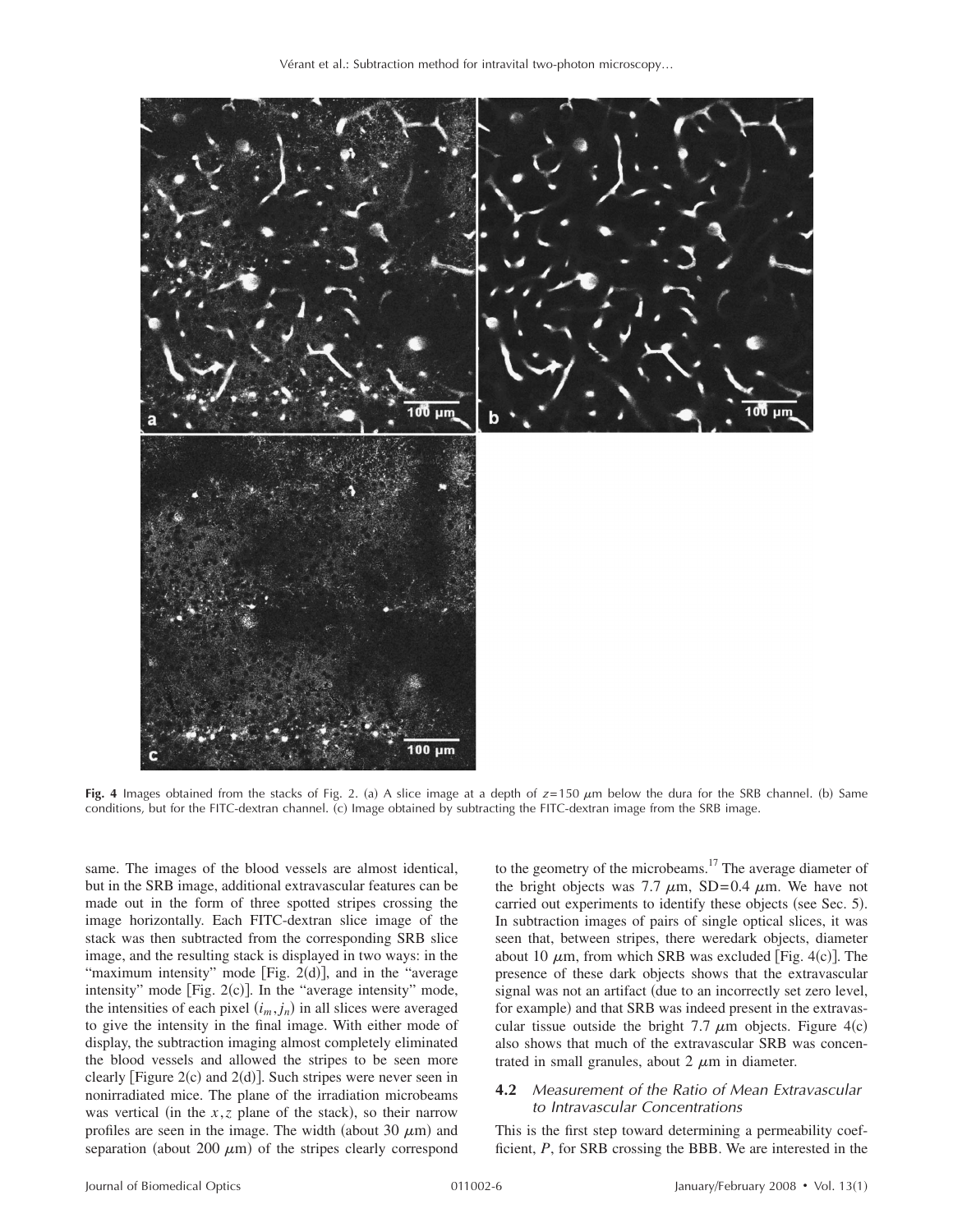total quantity of SRB in the extravascular space of the region of interest: the concentration of SRB in bright spots, and its exclusion from certain other volumes, will not change the estimation of  $P$  (provided all the extravascular dye molecules fluorescence with equal efficiency). In Fig.  $2(c)$ , a z-projection of 76 slices of the subtracted images, we find that the ratio *Q* of the mean extravascular to the intravascular concentration for the complete volume is [from Eq.  $(4)$ ]:

$$
Q = \frac{\sum_{i,j,k} Diff(i,j,k)}{512 \times 512 \times 76} = 0.019, \tag{7}
$$

at time *t*= 10 min after the bolus infusion of dye.

When the stripes are excluded, for example, the rectangular ROI shown in Fig. 2(c) is  $Q=0.017$ , which is only 10% less than the value for the whole volume.

#### **4.3** *Dye Clearance*

We write  $C_{i}P(t) = C_{i}P(0) \times f(t)$ , where  $C_{i}P(0)$  is the plasma concentration immediately after the dye injection. It was found experimentally that:

$$
f(t) = 0.68 \exp(-t/\tau_1) + 0.27 \exp(-t/\tau_2) + 0.045, \quad (8)
$$

where  $\tau_1 = 0.36 \pm 0.4$  min and  $\tau_2 = 30 \pm 7$  min (Vérant et al.<sup>19</sup>) The value of  $C_{iP}(0)$ , which is not necessary for the calculation of  $P$ , was 0.35 g/l (0.63 mM).

#### **4.4** *Calculation of Permeability*

*P* is calculated from the dye concentration in the plasma, not in the whole blood.<sup>7</sup> Therefore,  $C_{eP}(t)/C_{iP}(t)$  (plasma)  $= Q(t)/(1-H)$ , where *H* is the hematocrit in the mouse. Taking *H* as 0.42 (Ref. 24) and  $Q(t) = 0.019$  gives  $C_{eP}(t)$  /  $C_{iP}(t)$  = 0.033, for  $t = 10$  min. Using Eqs. (1) and (8), we calculate  $P \cdot \sigma = 1.7 \times 10^{-3} \text{ min}^{-1}$  [which is 1.7  $\mu$ ]  $(min. g of brain)<sup>-1</sup>$ ].

The specific capillary surface is given by  $\sigma$  $=(CBV)\cdot 2/\langle r\rangle$ , where  $\langle r\rangle$  is the mean capillary radius, and *CBV* is the cerebral blood volume of the capillaries in the cortex. *CBV* in the mouse is 0.022 (Ref. 21), and  $\langle r \rangle$  measured from Fig. 2(b) is 2.4  $\mu$ m. With these values,  $\sigma = 183 \text{ cm}^{-1}$ , and  $P=10^{-6}$  cm/s. Note that this is a mean value for all the capillaries within the field of view.

## **5 Discussion**

## **5.1** *Subtraction Imaging of Extravascular Space*

Injection of dye into the blood, with the aim of labeling structures within the parenchyma, has the advantage of being technically relatively simple and of introducing dye throughout the brain. This approach has previously been used to label amyloid plaques, $^{25}$  and it is the only way of using dye to measure the permeability of the BBB. An obstacle has been that the weak extravascular fluorescence is difficult to measure in the presence of the intense fluorescence from the blood vessels. The subtraction method we have described here overcomes this difficulty.

As with sulforhodamine 101 applied to the cortex,  $26$  we found that sulforhodamine B labeled specific objects [Fig. 2(d)]. In our case, the labeled objects were in the tracks of the x-ray microbeams, approximately 48 h after the irradiation. At this time, in brain sections stained with hematoxylin-eosin, nuclear condensation (pyknosis) is observed, and five days later, almost all cell bodies have disappeared from the microbeam tracks.<sup>17</sup> Sulforhodamine B stains fixed cells in vitro.<sup>27</sup> It is therefore possible that the stained objects were dying cells.

In tissues other than the brain, intravascular dyes pass readily into the tissue,<sup>28</sup> which is presumably why the SRB was cleared so rapidly from the blood in the present experiments. This property has previously been used to introduce specific fluorescent markers into the kidney.<sup>29</sup> In a brain with a normal BBB, entry of dyes into the parenchyma is much slower, but even here, there is some possibility of labeling from the blood.

### **5.2** *Measurement of BBB Permeability*

Our measurements gave a mean value of *P* in the ROI of  $10^{-6}$  cm/s. This is larger than the value of  $0.5 \times 10^{-6}$  cm/s for SRB obtained for pial venular capillaries in normal (unirradiated) rat brain by the single vessel occlusion technique<sup>5</sup> but close to the value of  $2 \times 10^{-6}$  cm/s obtained under acute bradykinin treatment.<sup>5</sup> As shown by Nicholson,<sup>30</sup> a molecule the size of SRB will diffuse about  $1000 \mu m$  through brain interstitium in 10 min, so with the present protocol, there was ample time for SRB to diffuse throughout the spaces between the irradiation tracks. Hence, the present results do not distinguish between a uniform increase in *P* throughout the field of view and a localized increase only (or mainly) within the microbeam irradiation tracks. In the latter case (a local permeability increase), the local value of  $P$  would be greater than the mean  $P$  by the fraction (total volume/irradiated volume). This local *P* would be  $10^{-5}$  cm/s. Dialysis experiments have shown that part of the SRB in the blood is bound to albumin, so the values of  $P$  for free SRB are underestimated<sup>19</sup> by a factor (total concentration/free concentration) of 1.5.

These permeability values should be considered as crude because the hematocrit in small vessels is not exactly known, but certainly smaller than the value used here. In addition, the force that drives the diffusion is the concentration gradient across the vessel wall—all in fluid. The dye is measured in the tissue as a whole, which is approximately 5 times the volume of the ECS alone. These two considerations work in opposite directions, but we can estimate that our calculated permeability is underestimated by another factor of 2

## **5.3** *Advantages and Limitations of the Optical Subtraction Method for Measuring BBB Permeability*

Our preliminary measurement of the permeability of the BBB within the brain, at some depth from the surface, appears to be the first such measurement to use an optical technique *in vivo*. Unlike *post mortem* analysis of the distribution in sections of brain of a marked molecule (such as  $^{14}C$  sucrose), the technique opens the possibility of making repeated measurements in one animal. In principle, it should be possible to follow a rapid change in *P*, over a few minutes, such as that induced by bradykinin, $5$  or to make repeated measurements at intervals of days or weeks, and follow slow changes, as has been done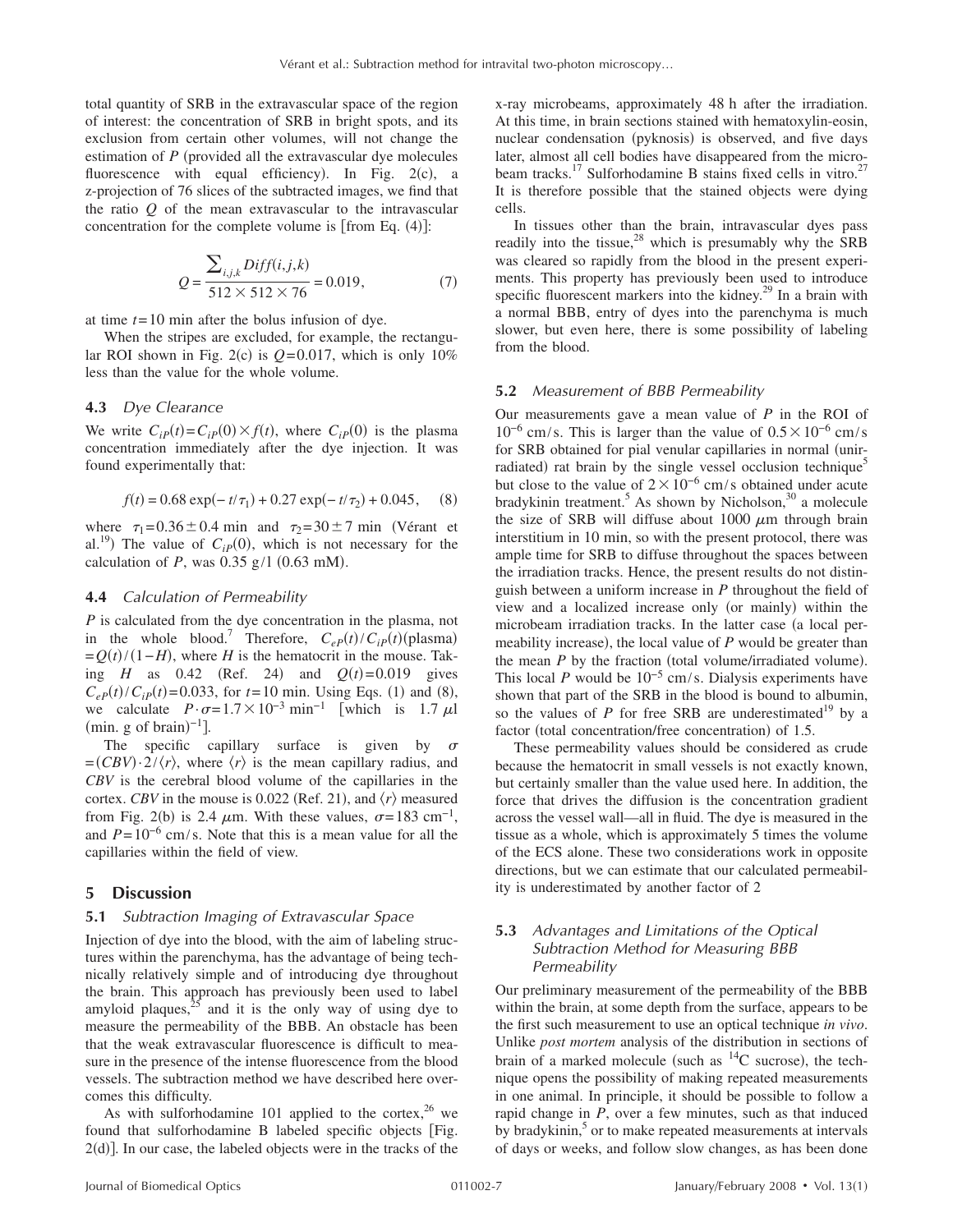using two-photon microscopy to follow changes in neuronal morphology.<sup>31</sup>

If the mean value of *P* for the blood vessels within the region of interest (ROI) were greater than the mean value of *P* outside the ROI, then there would be a net diffusional flux of dye out of the ROI, and this would lead to underestimation of *P*. The method therefore requires that any heterogeneity of *P* extends throughout a region several times larger than the ROI. In contrast, this increase need not be uniform over distances small compared to the ROI. Alternatively, a highly localized increase in *P* confined to a few  $\mu$ m<sup>2</sup> of capillary endothelium might be studied by measuring  $c_{eP}$  before significant quantities of the dye have diffused out of the ROI.

#### **5.4** *Uneven Concentration of Extravasated Dye*

SRB in the extravascular space was not uniformly distributed, being concentrated in small granules, excluded from other objects, and within the irradiation tracks, concentrated in objects 7.7  $\mu$ m in diameter [Fig. 4(c)]. Provided the fluorescence efficiency (two-photon absorption cross section  $\times$  fluorescence quantum efficiency) of the dye molecules remains the same as in the blood, this introduces no error in the measurement of *P*. SRB has been reported to bind to proteins in nonviable cells, $^{27}$  and such binding may occur in the heavily stained objects in the microbeam tracks. However, it has been shown that binding of the SRB to proteins does not change its fluorescence.<sup>27</sup>

## **6 Conclusion**

Injection of a nonpermeant dye together with one that crosses the BBB opens new possibilities both for imaging intraparenchymal features and for quantitative measurements of BBB permeability *in vivo*.

## **7 Supplementary Material: Theory of Quantitative Subtraction Imaging**

We consider one dye that crosses the BBB, which we denote P (for permeant; in our case, SRB), and one dye that remains intravascular and is denoted NP (in our case, FITC-dextran).

#### **7.1** *List of Symbols*

• *P* (subscript) denotes dye that can cross the BBB. *P* (capital) is the permeability coefficient of the BBB.

• *NP* denotes dye that remains intravascular.

•  $F_i(x, y, z)$  is a structure function describing the vascular space.  $F_i(x, y, z) = 1$  in the vascular space, 0 elsewhere.

•  $F_e(x, y, z)$  describes the extravascular space.  $F_e(x, y, z)$  $= 0$  in the vascular space, 1 elsewhere.

•  $\phi_i(x, y, z)$ ,  $\phi_e(x, y, z)$  denote convolutions of the structure functions with the point spread function,  $PSF(x, y, z)$ . It is not necessary to know the PSF.

•  $C_{i}P(x, y, z, t)$  is the intravascular concentration of dye P.

•  $C_{iNP}(x, y, z, t)$  is the intravascular concentration of dye NP.

•  $C_{eP}(x, y, z, t)$  is the extravascular concentration of dye P. By definition, for the nonpermeant dye,  $C_{eNP}(x, y, z, t) = 0$ .

•  $E_P(x, y, z, t)$ ,  $E_{NP}(x, y, z, t)$  denote intensities of light emission of P and NP from point  $(x, y, z)$  in the tissue.

•  $S_P(x', y', z', t)$ ,  $S_{NP}(x', y', z', t)$  denote corresponding signals from point  $(x', y', z')$  in the image space.

•  $\alpha$  is a factor that accounts for bleed-through of light from the shorter wavelength dye (FITC-dextran) into the longer wavelength channel.

•  $\beta$  is the corresponding factor that accounts for bleedthrough of light from the longer wavelength dye (SRB) into the shorter wavelength channel.

•  $Q(R, t)$  denotes the ratio of extravascular to intravascular concentrations of the permeant dye P in the region of interest *R*.

•  $V_i/V_e$  is the specific blood volume. (Strictly, it is  $V_i / (V_e + V_i)$ , but  $V_e \ge V_i$ .)

## **7.2** *Subtraction Imaging*

The image of a fluorescent capillary extends, with a low intensity, well beyond the geometrical limits of the capillary [Fig. 1(c)]. Hence, a significant part of the acquired signal attributed to a point in the extravascular space comes, in practice, not from extravasated dye but from the much more intense fluorescence of the more concentrated dye within the capillaries [difference between solid and dashed lines in Fig. 1(b)]. This problem is overcome by using a second dye that remains intravascular.

In two-photon microscopy, the fraction of the incident light is small so that the fluorescence is proportional to the concentration of the dye, *C*, and also to its absorption coefficient, to the quantum efficiency of the fluorescence, and to the incident intensity of the exciting light. The latter factors are combined in a constant *K* for each dye. Hence, the intensity of emitted light for the permeant dye *P* is given by:

$$
E_P(x, y, z, t) = K_P C_{eP}(x, y, z, t) F_e(x, y, z)
$$
  
+  $K_P C_{iP}(x, y, z, t) F_i(x, y, z)$ , (9a)

where the structure functions,  $F_e$  and  $F_i$ , which can have values of 0 or 1, describe the extravascular and intravascular spaces.

By definition, for the nonpermeant dye,  $C_{eNP}$ =0 and

$$
E_{NP}(x, y, z, t) = K_{NP} C_{iNP}(x, y, z, t) F_i(x, y, z).
$$
 (9b)

The distribution of the intensities of the pixels in the acquired image differs from  $E(x, y, z)$ . The main reason is that the laser beam is not focused to a perfect point but excites fluorophores in a volume that can be described by a point spread function (see Vérant et al.<sup>21</sup>). For quantitative measurements of the extravascular concentration,  $C_{eP}(x, y, z, t)$ , it is necessary that the detection chain be linear (see below), but for qualitative detection of weak extravascular fluorescence, it is permissible to increase the gains of the two channels until the relatively intense fluorescence from the blood vessels starts to saturate the amplifiers. We denote the combined optical and electronic effects by a function  $PSF(x, y, z)$ , which is assumed to be the same for both P and NP. We then show that the subtraction method makes it unnecessary to know  $PSF(x, y, z)$ . In the images, the structure functions *F* are replaced by their convolutions  $\phi_i(x, y, z)$  with the *PSF*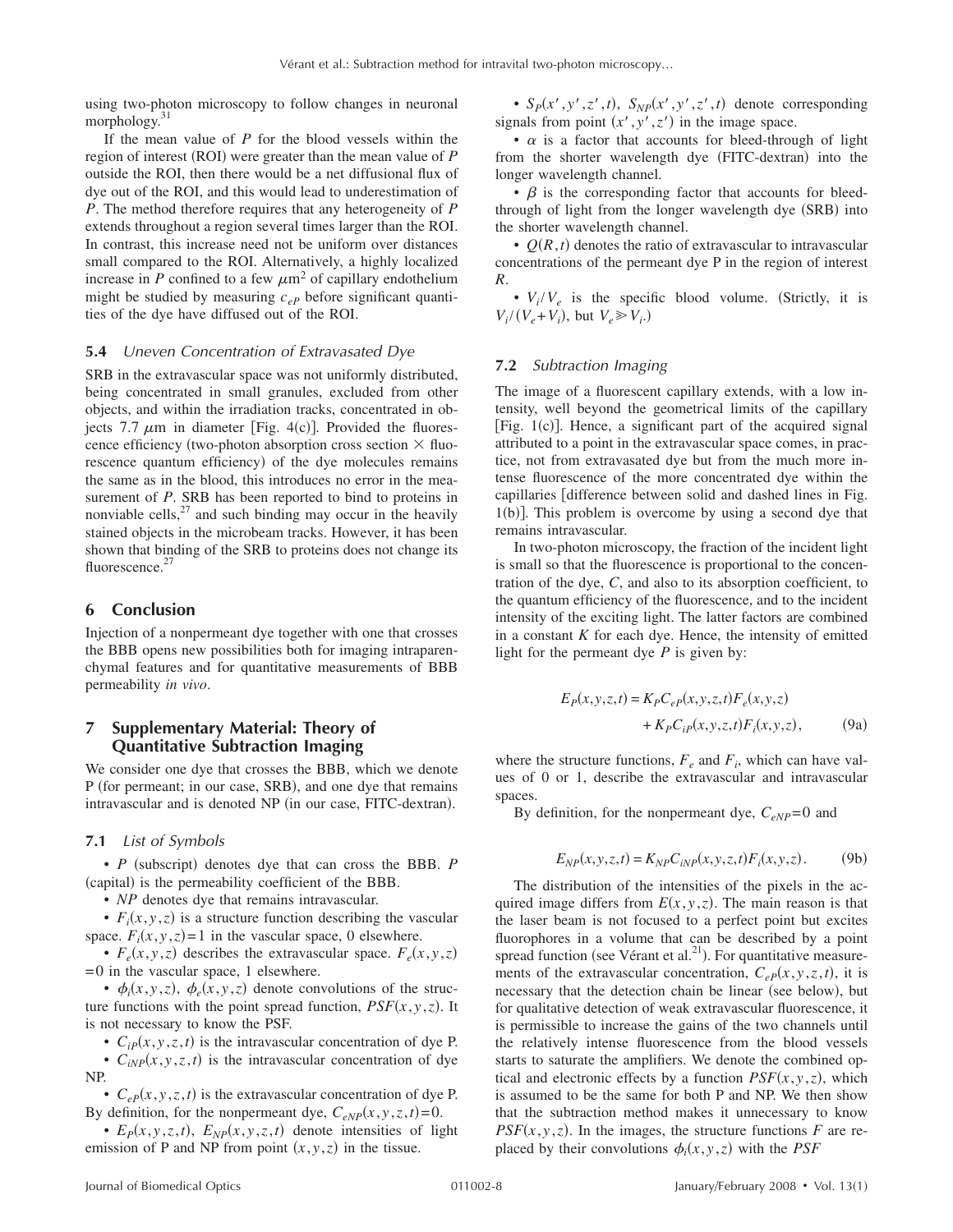$$
\phi(x, y, z) = \int_{-\infty}^{\infty} \int_{-\infty}^{\infty} \int_{-\infty}^{\infty} F(\xi, \psi, \zeta) PSF(x - \xi, y - \psi, z - \zeta) d\xi d\psi d\zeta.
$$
\n(10)

We define the images by pixel intensities  $S(t)$  in an image space  $(x', y', z', t)$ :

$$
S_p(x', y', z', t) \Longleftrightarrow k_p C_{eP}(x, y, z, t) \phi_e(x, y, z) + k_p C_{iP}(t) \phi_i(x, y, z),
$$
\n(11a)

$$
S_{NP}(x', y', z', t) = S_{iNP}(x', y', z', t) \Longleftrightarrow k_{NP} C_{iNP}(t) \phi_i(x, y, z),
$$
\n(11b)

where  $k_P$  and  $k_{NP}$  are new constants that include  $K_P$  and  $K_{NP}$ and also take into account the properties of the detection chain.

These expressions suppose a moderate spatial variation of the extravascular dye concentration compared with the scale of the PSF.

We now adjust the gains of the two detection chains so that the signals from the vascular space are equal:

$$
S_{iP}(x', y', z', t) = S_{iNP}(x', y', z', t)
$$
 (intravascular space). (12)

We found experimentally that the two signals could indeed be matched throughout the vascular space, as would be expected provided the two dyes are both excluded from the blood cells, as is the case for SRB and FITC-dextran. From Eqs. (11) and  $(12)$ :

$$
k_P C_{iP}(x, y, z, t) = k_{NP} C_{iNP}(x, y, z, t).
$$
 (13)

We define a difference signal  $Diff(x', y', z', t)$  obtained by subtracting Eq.  $(11b)$  from Eq.  $(11a)$ :

$$
Diff(x', y', z', t) \equiv S_p(x', y', z', t) - S_{NP}(x', y', z', t)
$$
  

$$
\Leftrightarrow k_p C_{ep}(x, y, z, t) \phi_e(x, y, z). \tag{14}
$$

Hence, within the resolution of the two-photon microscopy,  $Diff(x', y', z', t)$  is present only in the extravascular space and is uncontaminated by signals from the intravascular dyes. Provided the two intravascular signals are matched, the gain can be increased almost without limit to reveal extracellular features.

## **7.3** *Quantification of Dye Extravasation: Ratio of Extravascular Concentration to Intravascular Concentration*

Let  $Q(R, t)$  be the ratio between extravascular and intravascular concentrations of the permeant dye  $P$  in the region of interest *R*, at a given time *t*:

$$
Q(R,t) = \frac{C_{eP}(R,t)}{C_{iP}(R,t)},
$$
\n(15)

where  $C_{eP}(R, t)$  is the average concentration of *P* in region *R*. When the intravascular signals are matched [Eqs. (12) and  $(13)$ :

$$
C_{iP}(R,t) = C_{iNP}(R,t)k_{NP}/k_P,
$$
\n(16)

$$
Q(R,t) = \frac{C_{eP}(R,t)}{C_{iNP}(R,t)} \frac{k_P}{k_{NP}}.
$$
 (17)

From Eq.  $(11b)$ , summating over the pixels in region  $R$ , at time *t*:

$$
k_{NP} \cdot C_{INP} = \frac{\sum S_{NP}}{\sum \phi_i}.
$$
 (18)

Provided that *R* covers a large number of pixels, the sum of the convolution of the intravascular function equals the sum of the intravascular function itself:

$$
\sum \phi_i = \sum F_i. \tag{19}
$$

So Eq. (18) becomes:

$$
k_{NP} \cdot C_{iNP} = \frac{\sum S_{NP}}{\sum F_i},\tag{20}
$$

and similarly Eq. (14) gives:

$$
k_P \cdot C_{eP} = \frac{\sum Diff}{\sum F_e}.
$$
 (21)

In Eqs. (20) and (21), the summations over  $F_i$  and  $F_e$  give the intravascular volume  $V_i$  and the extravascular volume  $V_e$ within the region of interest. So the final expression for *Q* becomes:

$$
Q = \frac{\sum Diff_{V_i}}{\sum S_{NP} V_e}.
$$
 (22)

The ratio  $V_i / V_e$  is the specific blood volume, which as shown by Vérant et al.<sup>21</sup> can also be calculated by summing over the same region of interest:

$$
\frac{V_i}{V_e} = \frac{\sum S_{NP}}{N},\tag{23}
$$

where  $S_{NP}$  has been scaled (normalized) in each image slice of the stack to be unity in pixels corresponding to fluorescence that is entirely intravascular, and *N* is the total number of pixels within the region of interest.

We finally obtain:

$$
Q = \frac{\sum Diff}{N},\tag{24}
$$

where the scale of *Diff* follows from the normalizations of *SNP* and *S*, as explained in Sec. 2.2.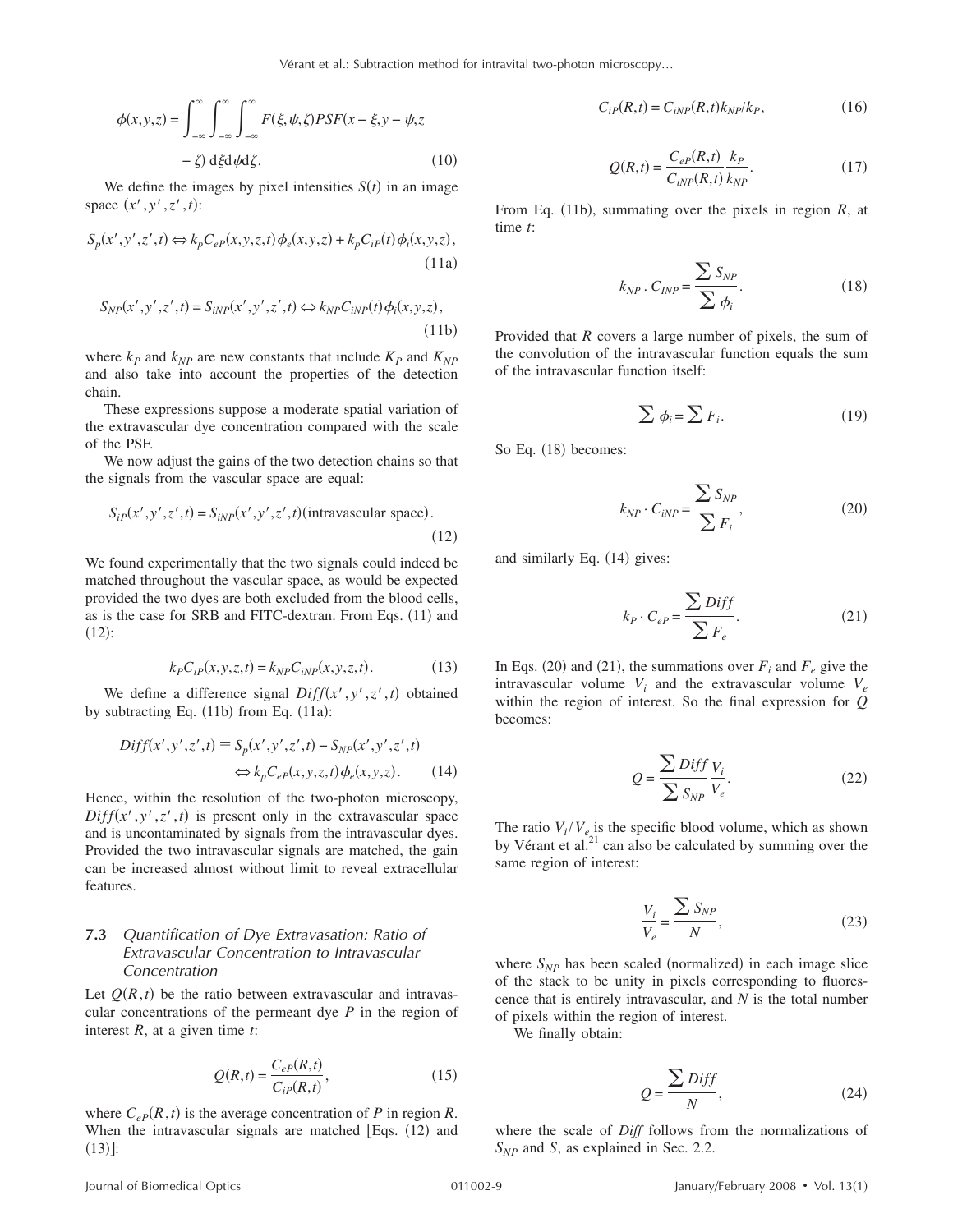## **7.4** *Consequences of Bleed-Through Between the two Detection Channels*

Eq. (9) assumed that each photomultiplier detected light emitted by only one dye. As seen in Fig. 3, the fluorescence spectrum from FITC-dextran extends into the bandpass of the SRB channel and makes a contribution that we denote as fraction  $\alpha$  of its detection in the FITC-dextran channel, and conversely, a very small amount of fluorescence,  $\beta$ , from SRB extends into the FITC-dextran bandpass. Adding terms to Eq.  $(11)$  to account for this gives:

$$
S_P = k_P C_{ip} \Phi i + \alpha k_{NP} C_{iNP} \Phi i + k_P C_{eP} \Phi e, \qquad (25a)
$$

$$
S_{NP} = k_{NP} C_{iNP} \Phi i + \beta k_P C_{iP} \Phi i + \beta k_P C_{eP} \Phi e. \quad (25b)
$$

The signals from intravascular space are adjusted to match:

$$
k_P C_{ip} \Phi i + \alpha k_{NP} C_{iNP} \Phi i = k_{NP} C_{iNP} \Phi i + \beta k_P C_{ip} \Phi I.
$$

Hence:

$$
Diff(xyz) \equiv S_P - S_{NP} = (1 - \beta)k_P C_{eP} \Phi e. \tag{26}
$$

We see that the  $\alpha$  term is eliminated, leaving only  $\beta$ , which by inspection of Fig. 3, is very small.

#### **7.5** *Measurement of the Permeability of the BBB*

The transport across the BBB of a substance that is not carried by transporter molecules follows from Fick's  $Law^7$ :

$$
\frac{dC_{eP}(t)}{dt} = \frac{P \cdot S}{V_e} \cdot [C_{iP}(t) - C'_{eP}(t)],
$$
 (27)

where *S* is the surface area of the blood vessels in the region of interest,  $V_e$  is the extravascular volume, the equation defines a permeability constant *P*, and  $C'_{eP}(t)$  is the concentration immediately outside the BBB. However, molecules of MWt up to about 10,000 diffuse freely through the extracellular clefts of brain tissue, and Wu et al. $^{12}$  have estimated that provided the measurement is made at a time sufficiently short that mean  $C_{eP}(t) \ll C_{iP}(t)$ , then  $C'_{eP}(t) \ll C_{iP}(t)$ . Hence:

$$
\frac{\mathrm{d}C_{eP}(t)}{\mathrm{d}t} \cong \sigma P \cdot C_{iP}(t),\tag{28}
$$

where  $\sigma = S/V_e$ . We write:

$$
C_{iP}(t) \equiv C_{iP}(0) \cdot f(t), \qquad (29)
$$

where  $C_{iP}(0)$  is the intravascular concentration just after the injection, at  $t = 0$ , and  $f(t)$  is the time-course of the decline in  $C_{iP}$  as the dye is cleared from the blood. Integration gives:

$$
C_{eP}(t) = P \cdot \sigma \cdot C_{iP}(0) \cdot \int_0^t f(\tau) d\tau.
$$
 (30)

From Eqs.  $(15)$  and  $(29)$ ,

$$
C_{eP}(t) = Q(t) \cdot C_{iP}(0) \cdot f(t). \tag{31}
$$

Hence:

 $P = Q(t)$ .  $\frac{f(t)}{ct}$  $\frac{f(t)}{\sigma\int_0^t f(t)}$ *t ft*- d*t*  $.$  (32)

Inserting Eq.  $(24)$  for  $Q(t)$ :

$$
P = \frac{\sum Diff(t)}{N} \cdot \frac{f(t)}{\sigma \int_{0}^{t} f(t) dt}.
$$
 (33)

 $f(t)$  is obtained from measurements of  $C_P$  in the blood.

#### *Acknowledgments*

This work had been supported by grants from Ligue Contre le Cancer (Comité de l'Isère), Association pour la Recherche sur le Cancer, Programme Interdisciplinaire CNRS-INSERM-CEA «IPA», and Région Rhône-Alpes (Appel d'Offre Thématique Cancer). Raphaël Serduc received a grant from La Ligue Contre le Cancer.

#### *References*

- 1. I. Klatzo, "Pathophysiological aspects of brain edema," *Acta Neuro*pathol. (Berl) **72**, 236-239 (1987).
- 2. D. M. Hermann, E. Kilic, A. Spudich, S. D. Kramer, H. Wunderli-Allenspach, and C. L. Bassetti, "Role of drug efflux carriers in the healthy and diseased brain," Ann. Neurol. **60**, 489-498 (2006).
- 3. W. M. Pardridge, "Blood-brain barrier biology and methodology," *J. Neurovirol* **5**, 556–569 (1999).
- 4. E. Oby and D. Janigro, "The blood-brain barrier and epilepsy," *Epi*lepsia 47, 1761-1774 (2006).
- 5. M. H. Sarker, D. E. Hu, and P. A. Fraser, "Acute effects of bradykinin on cerebral microvascular permeability in the anaesthetized rat," J. Physiol. (London) **528**(1), 177-187 (2000).
- 6. M. A. Petty and E. H. Lo, "Junctional complexes of the blood-brain barrier: permeability changes in neuroinflammation," *Prog. Neuro*biol. **68**, 311-323 (2002).
- 7. C. S. Patlak, R. G. Blasberg, and J. D. Fenstermacher, "Graphical evaluation of blood-to-brain transfer constants from multiple-time uptake data," *J. Cereb. Blood Flow Metab.* 3, 1-7 (1983).
- 8. B. T. Hawkins and R. D. Egleton, "Fluorescence imaging of bloodbrain barrier disruption," J. Neurosci. Methods 151, 262-267 (2006).
- 9. R. Sood, S. Taheri, E. Y. Estrada, and G. A. Rosenberg, "Quantitative evaluation of the effect of propylene glycol on BBB permeability," *J.* Magn. Reson Imaging 25, 39-47 (2007).
- 10. S. Taheri and R. Sood, "Kalman filtering for reliable estimation of BBB permeability," J. Magn. Reson Imaging 24, 1039-1049 (2006).
- 11. S. Syvanen, G. Blomquist, L. Appel, M. Hammarlund-Udenaes, B. Langstrom, and M. Bergstrom, "Predicting brain concentrations of drug using positron emission tomography and venous input: modeling of arterial-venous concentration differences," *Eur. J. Clin. Phar*macol. **62**, 839-848 (2006).
- 12. N. Z. Wu, B. Klitzman, G. Rosner, D. Needham, and M. W. Dewhirst, "Measurement of material extravasation in microvascular networks using fluorescence video-microscopy," *Microvasc. Res.* **46**, 231-253 (1993).
- 13. A. Bultmann, L. Schilling, A. Findling, and M. Wahl, "Investigation of blood-brain barrier permeability by means of computerized image analysis," Vasa 23, 195-204 (1994).
- 14. J. Takahashi, F. Mori, T. Hikichi, and A. Yoshida, "Effect of acetazolamide on outward permeability of blood-retina barrier using differential vitreous flyorophotometry," *Curr. Eye Res.* **23**, 166–170  $(2001).$
- 15. W. Denk, J. H. Strickler, and W. W. Webb, "Two-photon laser scanning fluorescence microscopy," Science 248, 73-76 (1990).
- 16. D. Kleinfeld, P. P. Mitra, F. Helmchen, and W. Denk, "Fluctuations and stimulus-induced changes in blood flow observed in individual capillaries in layers 2 through 4 of rat neocortex," *Proc. Natl. Acad.* Sci. U.S.A. 95, 15741-15746 (1998).